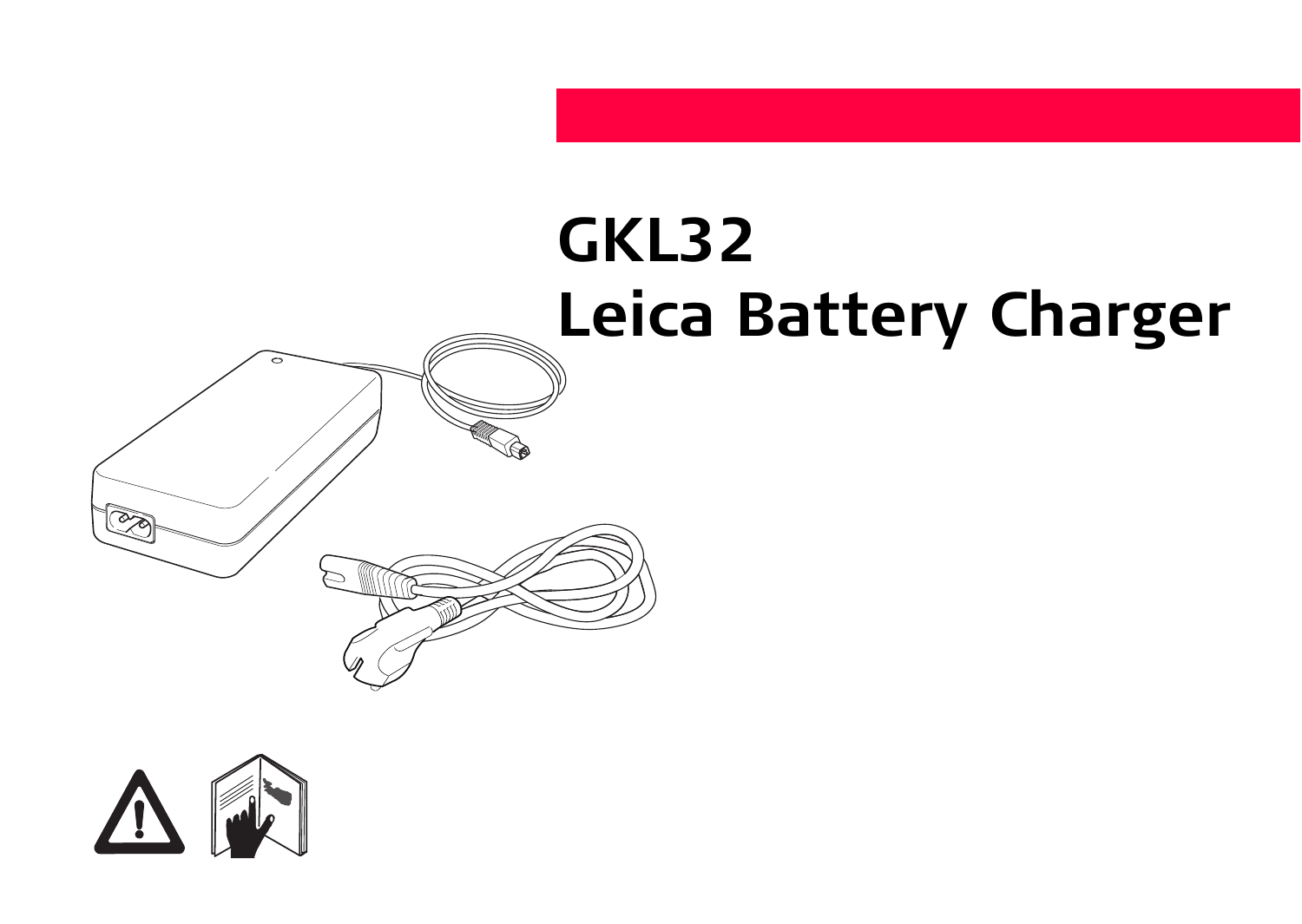

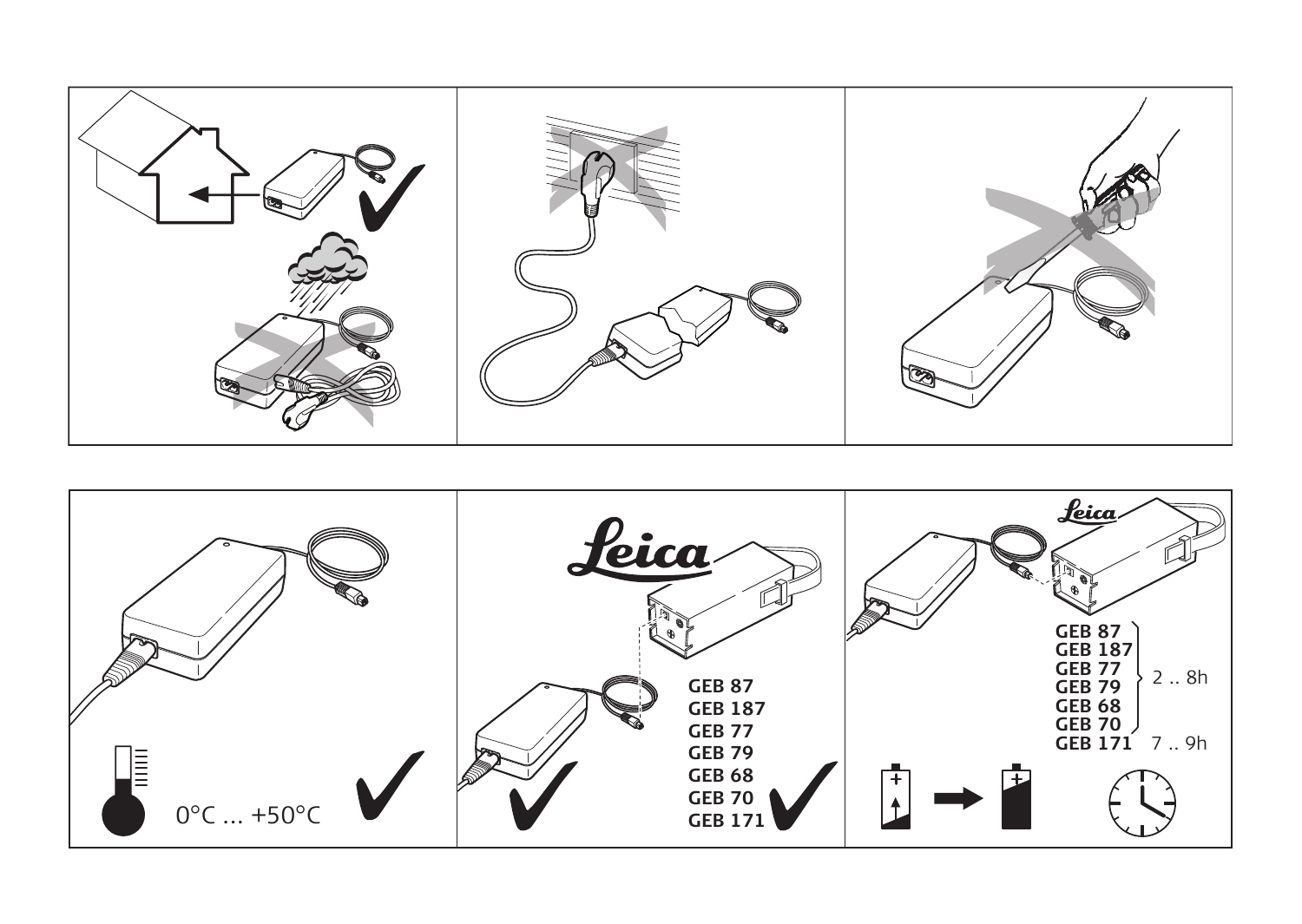

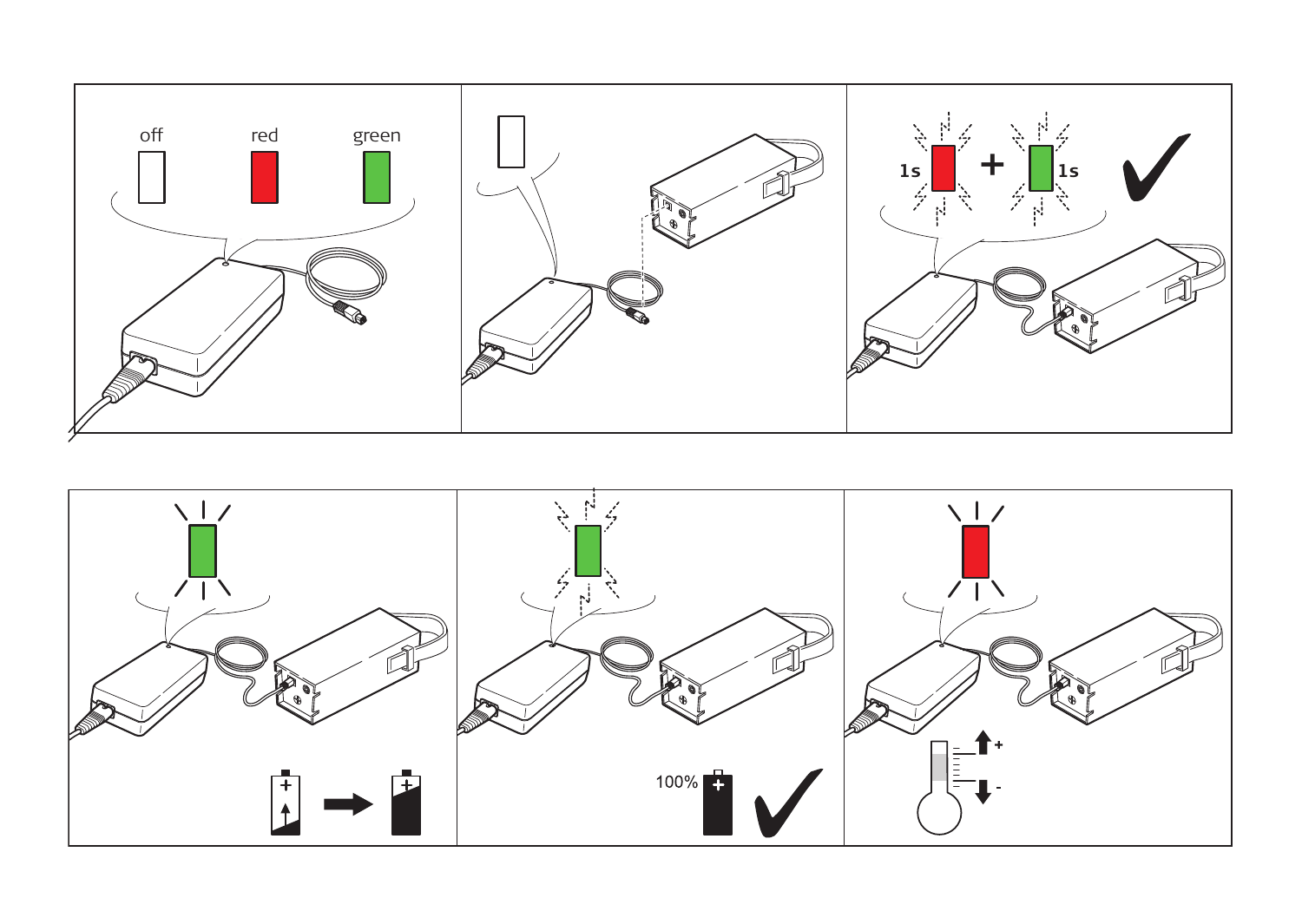## 有毒有害物质或元素 中华人民共和国电子信息产品有毒有害物质限量标准 ( 依据 SJ/T11364-2006 为标准 )

| 部件名称                                                               | 有毒有害物质或元素 |   |   |     |      |       |
|--------------------------------------------------------------------|-----------|---|---|-----|------|-------|
|                                                                    | 铅         | 汞 | 镉 | 六价铬 | 多溴联苯 | 多溴二苯醚 |
| 外壳                                                                 |           |   |   |     |      |       |
| 螺丝                                                                 |           |   |   |     |      |       |
| 主集成电路板                                                             |           |   |   |     |      |       |
| 表示该有毒有害物质在该部件所有均质材料中的含量均在 SJ/T11363-2006 标准规定的限量要求以下<br>$\theta$ : |           |   |   |     |      |       |
| 表示该有毒有害物质至少在该部件的某一均质材料中的含量超出 ST/T11363-2006 标准规定的限量要求              |           |   |   |     |      |       |

# **Labelling**

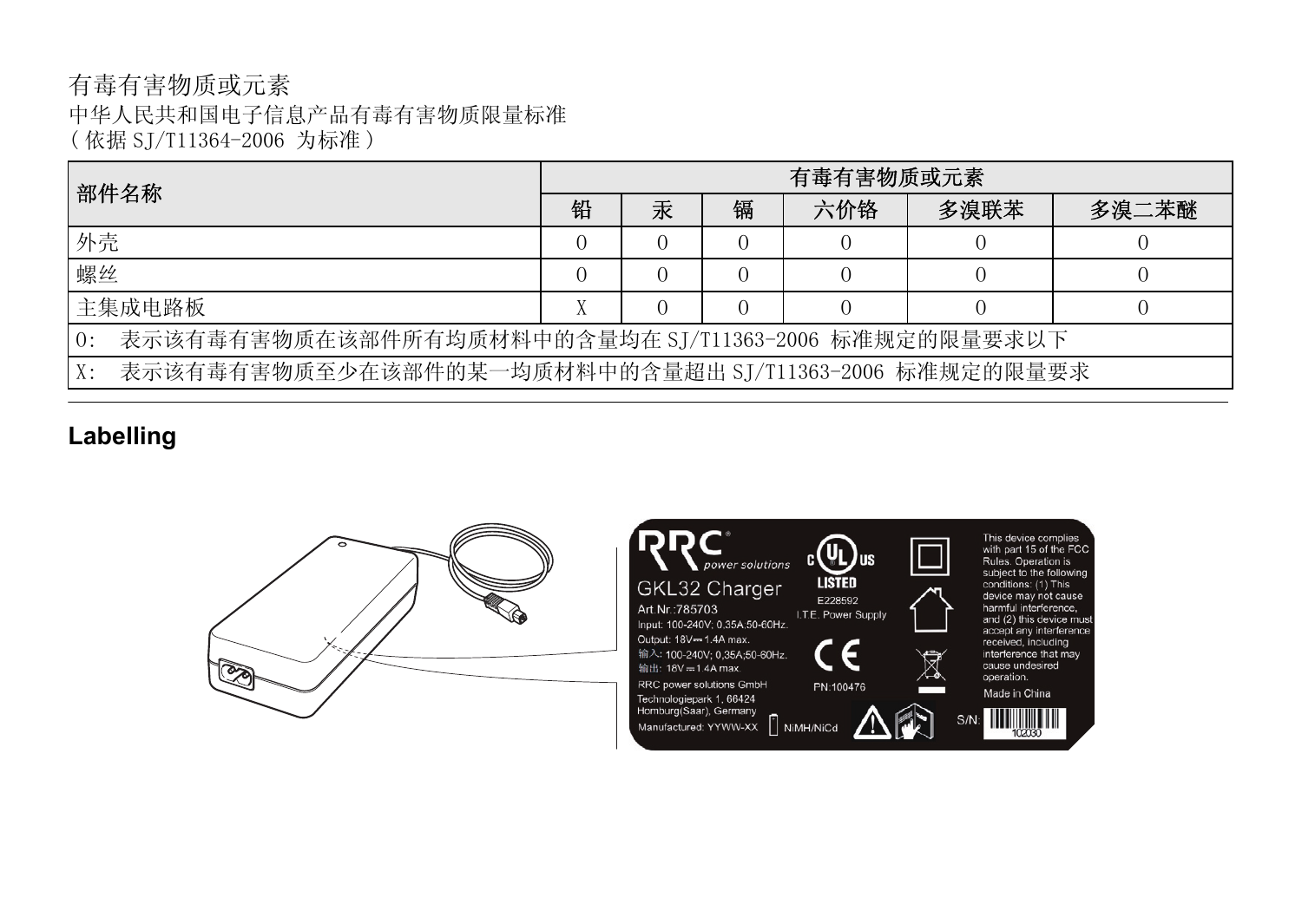# **FCC Statement, Applicable in U.S.**

# **Warning**

**A** Warning<br>This equipment has been tested and found to comply with the limits for a Class B digital device, pursuant to part 15 of the FCC rules.

These limits are designed to provide reasonable protection against harmful interference in a residential installation.

This equipment generates, uses and can radiate frequency energy and, if not installed and used in accordance with the instructions, may cause harmful interference to radio communications.

However, there is no guarantee that interference will not occur in a particular installation.

If this equipment does cause harmful interference to radio or television reception, which can be determined by turning the equipment off and on, the user is encouraged to try to correct the interference by one or more of the following measures:

- Reorient or relocate the receiving antenna.
- Increase the separation between the equipment and the receiver.
- Connect the equipment into an outlet on a circuit different from that to which the receiver is connected.
- Consult the dealer or an experienced radio/TV technician for help.

# -**Warning**

Changes or modifications not expressly approved by RRC power solutions for compliance could void the user's authority to operate the equipment.